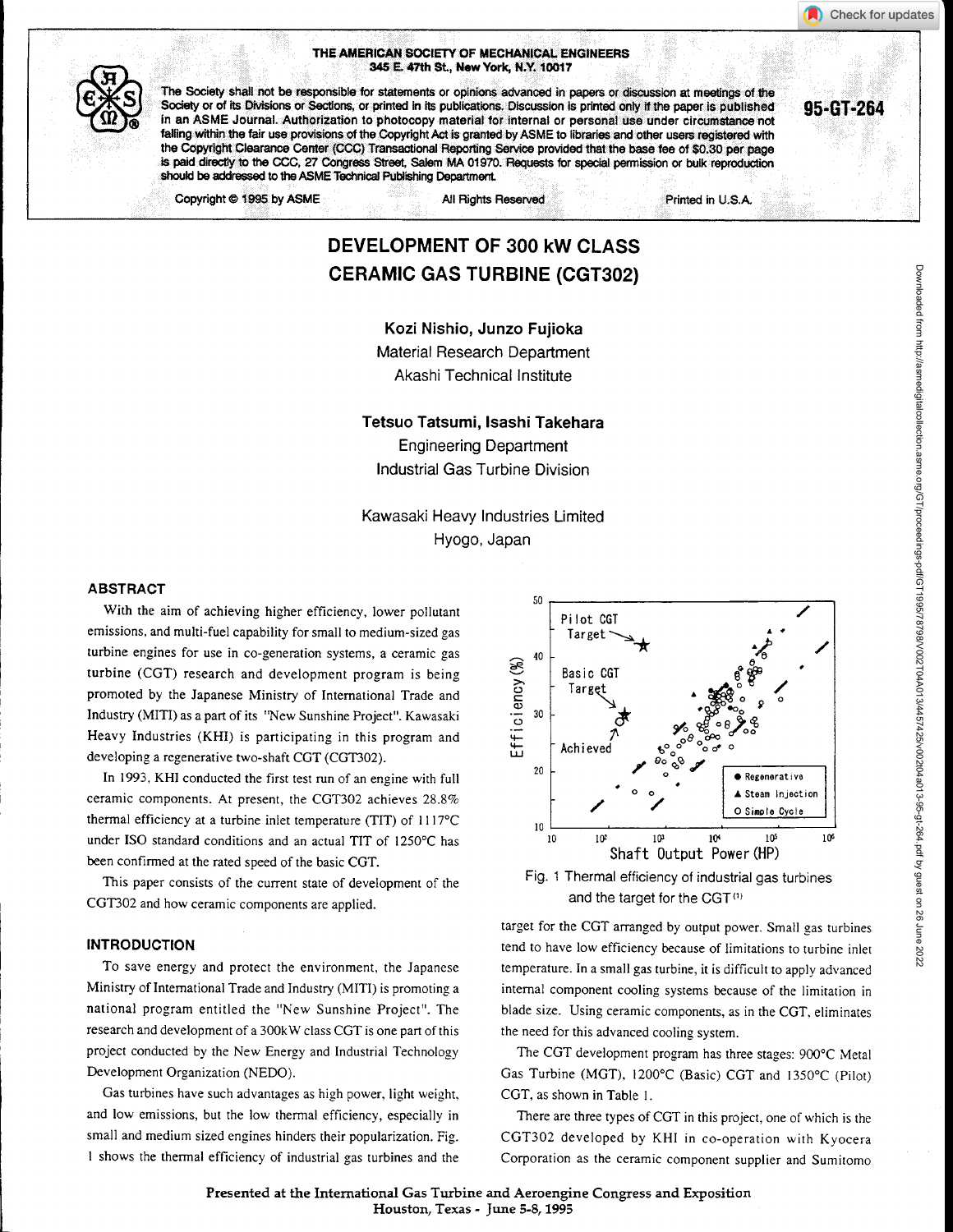|      |              |                                                                 |      | <b>EQUIPT THE FIGURESS OF COLL FIDELL</b> |                        |      |                     |      |
|------|--------------|-----------------------------------------------------------------|------|-------------------------------------------|------------------------|------|---------------------|------|
| 1988 | 1989         | 1990                                                            | 1991 | 1992                                      | 1993                   | 1994 | 1995                | 1996 |
|      |              | Ceramic Component Fabrication Technology                        |      |                                           |                        |      |                     |      |
|      |              | Component Technology (Turbine, Compressor, Heat Exchanger, etc) |      |                                           |                        |      |                     |      |
|      | Basic Design | 900 °C MGT                                                      |      |                                           | Intermediate Appraisal |      |                     |      |
|      |              |                                                                 |      | 1200 °C (Basic) CGT                       |                        |      | 1350 °C (Pilot) CGT |      |
|      |              |                                                                 |      |                                           |                        |      |                     |      |

Table 1 The Progress of CGT Project



Fig. 2 The CGT302 engine

Precision Products Co.. Ltd. (SPP) as the recuperator supplier. Fig. 2 shows the CGT302 engine and Fig. 3 shows its cross section. The power turbine of the CGT302 is a hybrid wheel inserted ceramic blade into a metal disc and the gas generator is an integrated ceramic wheel. The most remarkable feature of the CGT302 is a unique attachment technique applied to the segmental ceramic components. All the ceramic parts shown in Fig. 4 are made of silicon nitride "SN252" developed by Kyocera. The performance parameters target of the CGT302 is indicated in Table 2.

In this paper we describe this attachment technique and the current state of development of the CGT302. For more information on the CGT302, refer to 94-GT-19<sup>(2)</sup>, 94-GT-482<sup>(3)</sup> and the rests<sup>(4)(5)</sup>.

# **R&D OF TECHNOLOGY FOR FABRICATING HYBRID COMPONENTS**

We studied the feasibility of forming a turbine scroll from segments, which is the largest of all the ceramic components, in order to simplify such manufacturing processes as forming and sintering, and to reduce thermal stress in service. In parallel, we also studied forming a complex shaped turbine nozzle from segments in order to reduce the thermal stress on the thin airfoil in service. The ceramic segments are bound together with ceramic fibers, which are subsequently converted into fiber-reinforced



Fig.3 The cross section of the CGT302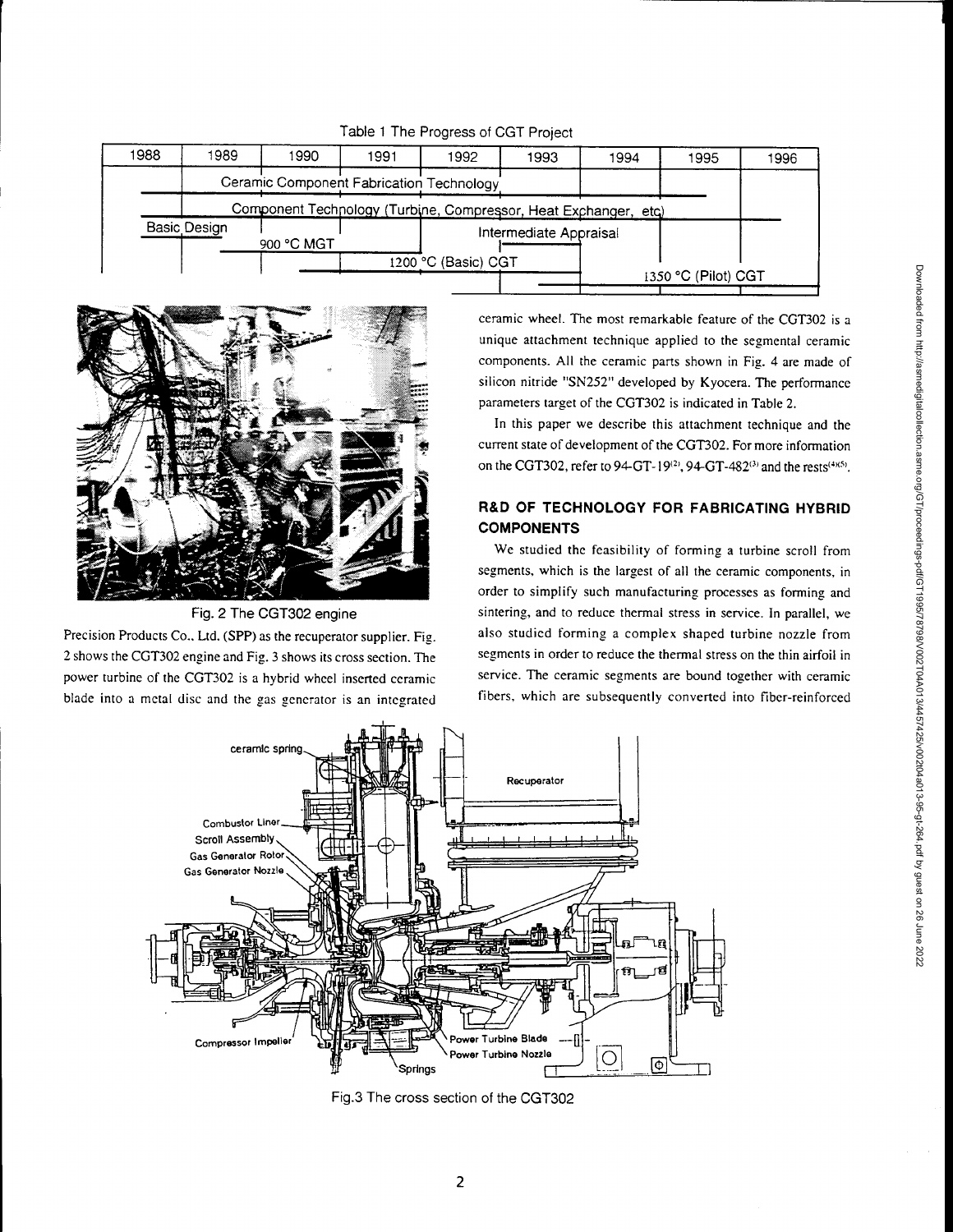| Item                             | Unit   | Final Target<br>(Pilot CGT) | Target<br>(Basic CGT) |          | Achieved Data<br>(Basic CGT) |
|----------------------------------|--------|-----------------------------|-----------------------|----------|------------------------------|
| Maximum Power                    | kW(PS) | 300(408)                    | 140(190)              | 130(176) | 171(232)                     |
| <b>Thermal Efficiency</b>        | $\%$   | 42                          | 30                    | 28.8     | $26.6^{+1}$                  |
| Turbine Inlet Temp.              | ۰c     | 1.350                       | 1,200                 | 1,117    | $1.209 - 2$                  |
| Air Flow                         | kg/s   | 0.89                        | 0.68                  | 0.746    | 0.817                        |
| Pressure Ratio                   |        | 8                           | 5.9                   | 5.07     | 5.89                         |
| <b>GGT Speed</b>                 | rpm    | 76,000                      | 68,400                | 64.900   | 68,400-2                     |
| PT Speed                         | rpm    | 57,000                      | 51.300                | 39,700   | 39.500                       |
| Compressor Efficiency            | %      | 82                          | 78                    | 76.2     | 76.2                         |
| Turbine Efficiency (GGT+PT)      | %      | 85.5                        | 82.2                  | 83.5     | 82.5                         |
| <b>Heat Exchanger Efficiency</b> | %      | 80                          | 78                    | 80.7     | $66.7 \cdot 1$               |

Table 2 Target performance of the CGT302

•1 ;not coming to thermal equilibrium

.2 ; Actual Data : 1250 °C / 69,200 rpm

ceramic (FRC), and finally a monolithic ceramic ring with high thermal resistance is at the inner high-temperature gas-path section and a fiber-reinforced ceramic with high fracture toughness is at the outer low-temperature section.

# (1)Manufacturina and evaluation of composite component models

(a) Demand of binding strength. We carried out calculations of heat conduction and thermal stress in composite components, such as the turbine scroll and turbine nozzle, of the Pilot CGT in service. We found that the binding strength of the turbine scroll should be greater than 1 GPa of tensile strength at  $1200^{\circ}$ C.

(b) Fibers and matrix. We chose silicon-carbide fiberreinforced silicon-carbide (SiC/SiC) which has suitable oxidation resistance and strength at 1200 °C for the binding material. Candidate fibers for binding were subjected to tensile tests after high temperature oxidation for 100 hours, and we singled out SiC fiber (Textron SCS-6) produced by chemical-vapor-deposition (CVD). Fig. 5 shows the tensile test results of the fibers. For synthesizing the ceramic matrix, the method of converting an organo-silicon polymer impregnated between the fibers was adopted.

# (c) Manufacturina of composite component models.

Ceramic segments. each a 90° quadrant of a cylindrical scroll, were formed from silicon nitride (SN252). The ceramic segments were bound with SiC fibers (Textron SCS-6) by the filament winding method. Then, organosilicon polymer was impregnated between the fibers or plies of the wound ceramic fiber and subsequently was converted to a ceramic matrix by heat treatment. We manufactured five types of cylindrical composite component models, in some of which the FRC was bound with fine SiC fiber (Nippon Carbon



Fig.4 All ceramic components of the Basic CGT

Nicalon) and treated with a SiC-CVD coating to prevent separation of the fibers. Fig. 6 shows the basic process for manufacturing composite components by binding segments. Fig. 7 is a schematic view of the composite component models.

### Evaluation of manufactured composite comoonen

models. We carried out thermal cycle tests at the actual service environment temperature of the Pilot CGT (approx. 1200°C) to evaluate the heat resistance of the manufactured products. Fig. 8 shows the test conditions, and Table 3 shows the results of the tests. After the thermal cycle tests, we tested binder strengths. The criteria of evaluation were that draw out strength should be greater than 98 N, the maximum estimated load, and that resisting pressure should be greater than 7.8 MPa, three times the design stress. Table 3 shows the results of the tests. Type 2, 3, and 4 bound with Nicalon to prevent separation of the fibers were damaged at the Nicalon layer in the thermal cycle test. Type I with the SiC-CVD coating to prevent separation of the fibers, was not damaged in the thermal cycle test and exhibited sufficient strength. Based on these



Fig. 5 Tensile strength of fibers after oxidation for 100 h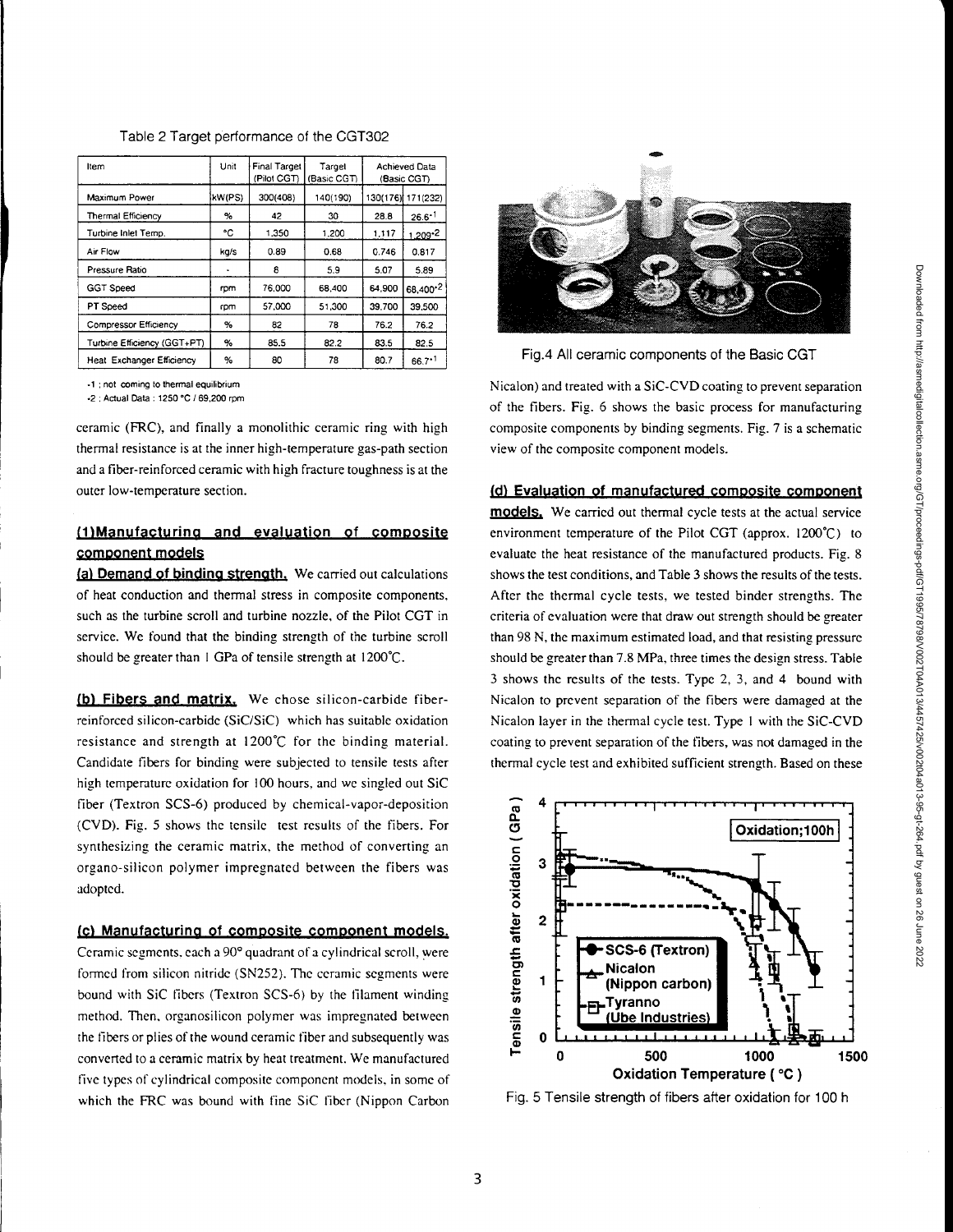

Fig. 7 Schematic view of composite component models

test results, we chose Type I as a binding structure of the actual composite components of the Basic CGT.

# (2) Evaluation of application of the binding technique to actuai composite components

Following the basic process (Fig. 6), we manufactured turbine scroll composite components with ceramic segments of siliconnitride (SN252) by the method that had been evaluated to be most suitable. To evaluate the heat resistance of the manufactured product, we carried out thermal cycle tests at the actual service environment temperature (approx. 1200°C). The tests conditions were the same as those for the composite component models. Inspection after the tests revealed that the trial-manufactured product was not damaged and the binding fibers had not separated. Fig. 9 shows the trial-manufactured product after the thermal cycle tests. We trial-manufactured gas generator turbine (GOT) nozzle and power turbine (PT) nozzle composite components by the same method and got similar results. Based on these tests results, we concluded that the binding technique is applicable to manufacturing actual composite components of the Basic CGT.

## (3) Improvement of the binding technique

We have begun a study of coating the binding part for manufacturing composite components of the Pilot CGT for the purpose of improving the oxidation resistance and high temperature strength of binding parts of composite components. We are studying SiC-CVD process parameters such as pressure, temperature and rate of carrier gas not only to prevent separation of binding fibers but also to improve the high temperature strength. In this study, we will examine the relation between CVD process parameters and the morphology of residual open porosities of binding parts.

# R&D OF ENGINE COMPONENT (1) Compressor

Five different blade types of compressor (A - E) and several types of diffuser (pipe/channel or different angle) were designed and tested in the engine or the rig. Fig. 10 shows the rig test results for the combination of type E impeller (front loading type) with PB-3 pipe diffuser and type E impeller with PB- I pipe diffuser. The differences of PB-I and PB-3 diffuser are shown in Table 4.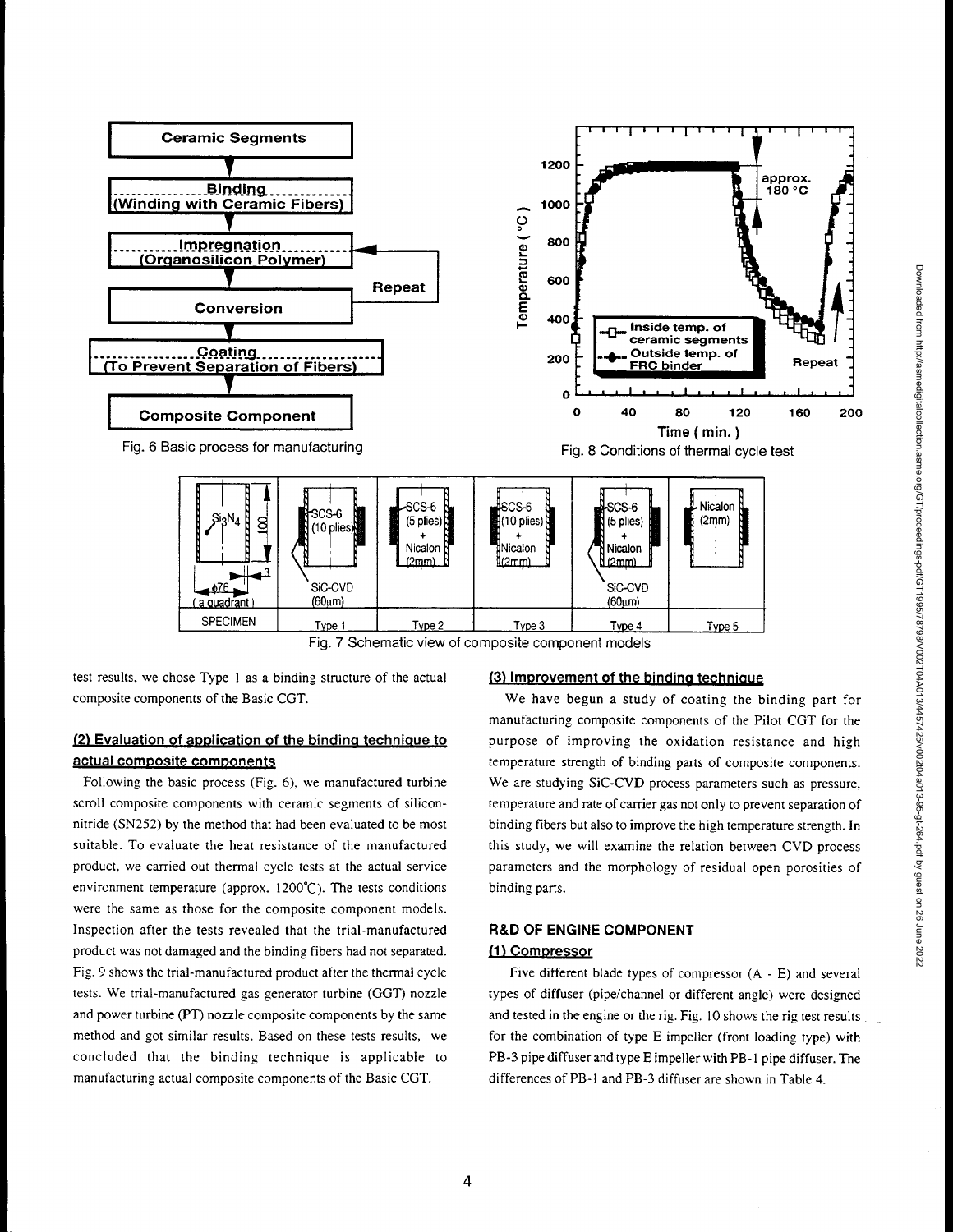| Type<br>of model | Thermal cycle test                              |                                                                                                                          | Binding strength test<br>(98 N load) |                      | Pressure test<br>(216 MPa) | Remarks              | Evaluation                                            |           |
|------------------|-------------------------------------------------|--------------------------------------------------------------------------------------------------------------------------|--------------------------------------|----------------------|----------------------------|----------------------|-------------------------------------------------------|-----------|
|                  | Conditions                                      | Observation after test                                                                                                   | R.T                                  | 1050 °C              | 1200 °C                    |                      |                                                       |           |
|                  | 1050 °C<br>X 100 cycles.<br>ΔT = 140 °C         | *Separation of fibers<br>not detected                                                                                    | No<br>damage.]                       | <b>No</b><br>damage. | Did not<br>test yet.       | No<br>damage.        | As expected,<br>the SiC coating<br>sealed the joints. | Excellent |
| Type 1           | 1200 °C<br>X 100 cycles,<br>$\Delta T = 160 °C$ | •Separation of fibers<br>not detected.                                                                                   | No<br>damage.                        | Did not<br>test yet. | All right.                 | No.<br>damage.       |                                                       | Good      |
| Type 2           | 1050 °C<br>X 100 cycles,<br>∆T = 140 °C         | •Some cracks occured at<br>Nicalon layer (to prevent<br>separation of fibers).<br>•Separation of fibers not<br>detected. | No.<br>damage.                       | <b>No</b><br>damage. | Did not<br>test yet.       | No.<br>damage.       |                                                       | Good      |
| Type 3           | 1050 °C<br>X 100 cycles,<br>$\Delta T = 140 °C$ | •Some cracks occured at<br>Nicalon layer (to prevent<br>separation of fibers).<br>•Separation of fibers not<br>detected. | No.<br>damage.                       | <b>No</b><br>damage. | Did not<br>test yet.       | No<br>damage.        |                                                       | Good      |
| Type 4           | 1200 °C<br>X 100 cycles.<br>∆T = 160 °C         | ·SiC-CVD layer was ruptured.<br>•Nicalon layers (to prevent<br>separation of fibers) were<br>ruptured.                   | <b>No</b><br>damage.                 | Did not<br>test yet. | Did not<br>test yet.       | <b>No</b><br>damage. |                                                       | Good      |
| Type 5           | 1050 °C<br>X 100 cycles,<br>∆T = 140 °C         | •Nicalon layers were ruptured.                                                                                           | Unable<br>to test                    | Unable<br>to test    | Unable<br>to test          | Unable<br>to test    |                                                       | Poor      |

Table 3 Results of the evaluation of cylindrical comoosite component models



Fig. 9 Trial-manufactured turbine scroll comosite components after thermal cycle tests

As a result of these tests, it was confirmed that the throat area of PB-3 should be nearly equal to that of PB- I to decrease the diffuser surge flow rate and the impeller throat area should be enlarged to increase the choke flow rate for the purpose of obtaining a wider operating range in the high speed area.

### (2) Combustor

Fig. II is a schematic drawing of the combustor of the basic CGT. The ceramic liner is supported by ceramic coil springs. These springs absorb the difference in thermal expansion between the ceramic liner and the metal casings. The combustor is equipped with two bypass lines that each has one air bypass valve. The two valves are controlled to keep the air fuel ratio (A/F) in the



Fig. 10 The rig test results of compressor

Table 4 The differences of PB-1 and PB-3 diffuser

|                                | <b>PB-1</b> | PB-3 |
|--------------------------------|-------------|------|
| Number of pipe                 | 17          | 25   |
| Throat area (mm <sup>2</sup> ) | 751         | 908  |
| Iniet vane angle (deg)         | 14.1        | 18.6 |

combustion zone in a suitable range, although the total  $A/F$  ratio changes widely over a broad operating range.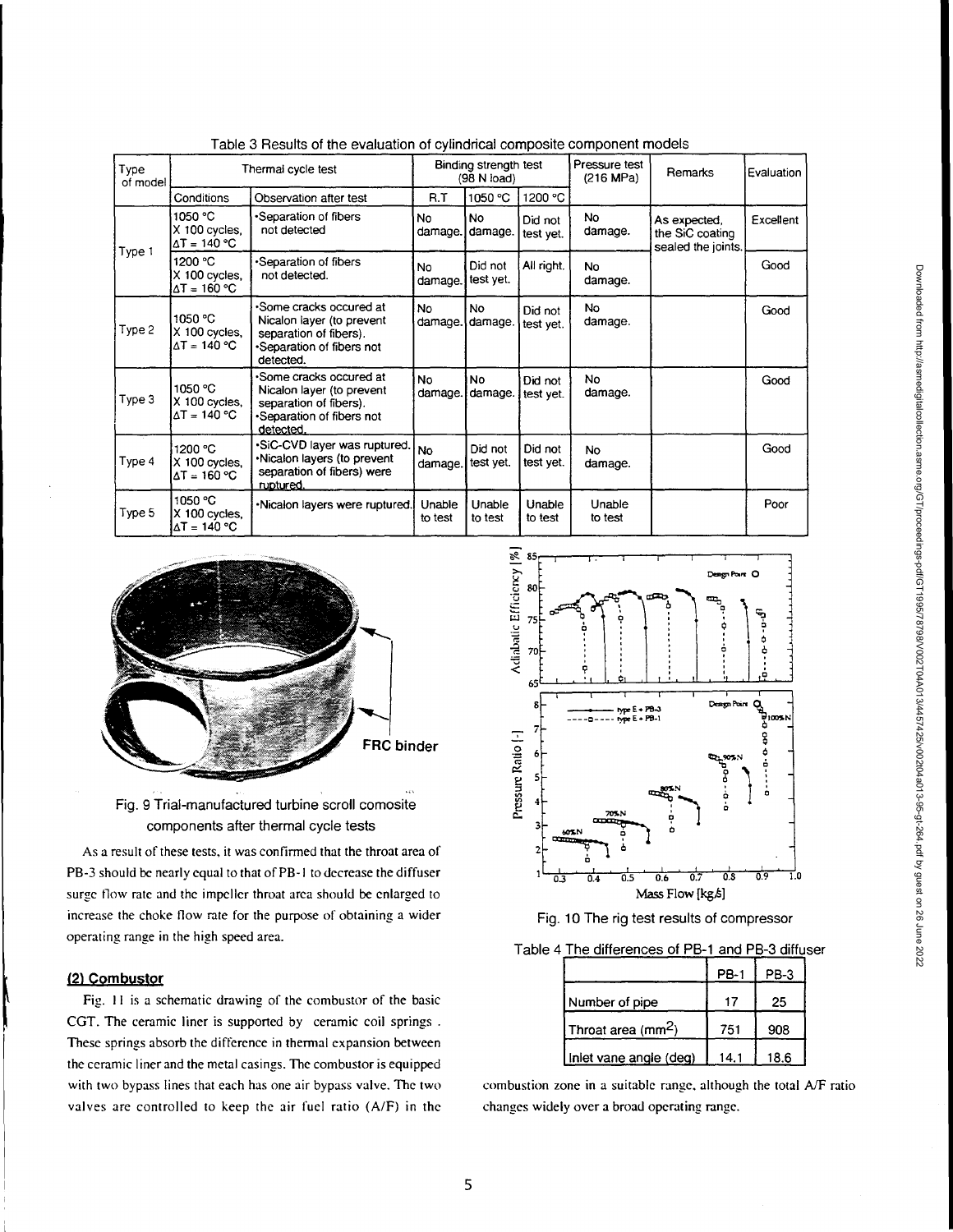

Fig. 11 Schematic drawing of combustor

Combustion rig tests including the rated conditions of the basic CGT were carried out. The results of these tests are shown in Fig. 12. In this figure, NOx emissions and combustion efficiencies are plotted as a function of A/F, with a parameter of air valves openings of bypass lines.

### (3) Turbine

Several turbine component tests, i.e. thermal shock test (hot rig test) for stationary parts, cold and hot spin test for rotating parts, and performance test, have been carried out.

In order to evaluate the configuration of the ceramic stationary parts in the engine system, thermal shock tests contained 100 cycle test were carried out. After these tests for stationary parts, engine test installed full ceramic parts began.

Before starting the cycle test, the temperature variation mode was determined by a preliminary test, measuring the temperature of the outer scroll surface with an infrared thermo-viewer. The results are shown in Fig. 13. The 100 cycle test was carried out according to these results. Fig. 14 shows the recorded temperature chart. In this figure, nozzle inlet temperature can be seemed over 1200°C, this is the results that the test was carried out with some margin (approx. 50°C). After this test, no damage was detected in any ceramic part.

Turbine performance was measured in the actual engine. Turbine efficiency of the joined GGT and PT was 84%, greater than the 82.2% target value for the basic CGT. Fig. 15 shows turbine efficiency in the basic CGT engine.



Fig. 12 Combustion efficiency and NOx emissions



Fig. 13 Temperature of scroll surface



Fig. 14 The recorded temperature chart in the cycle test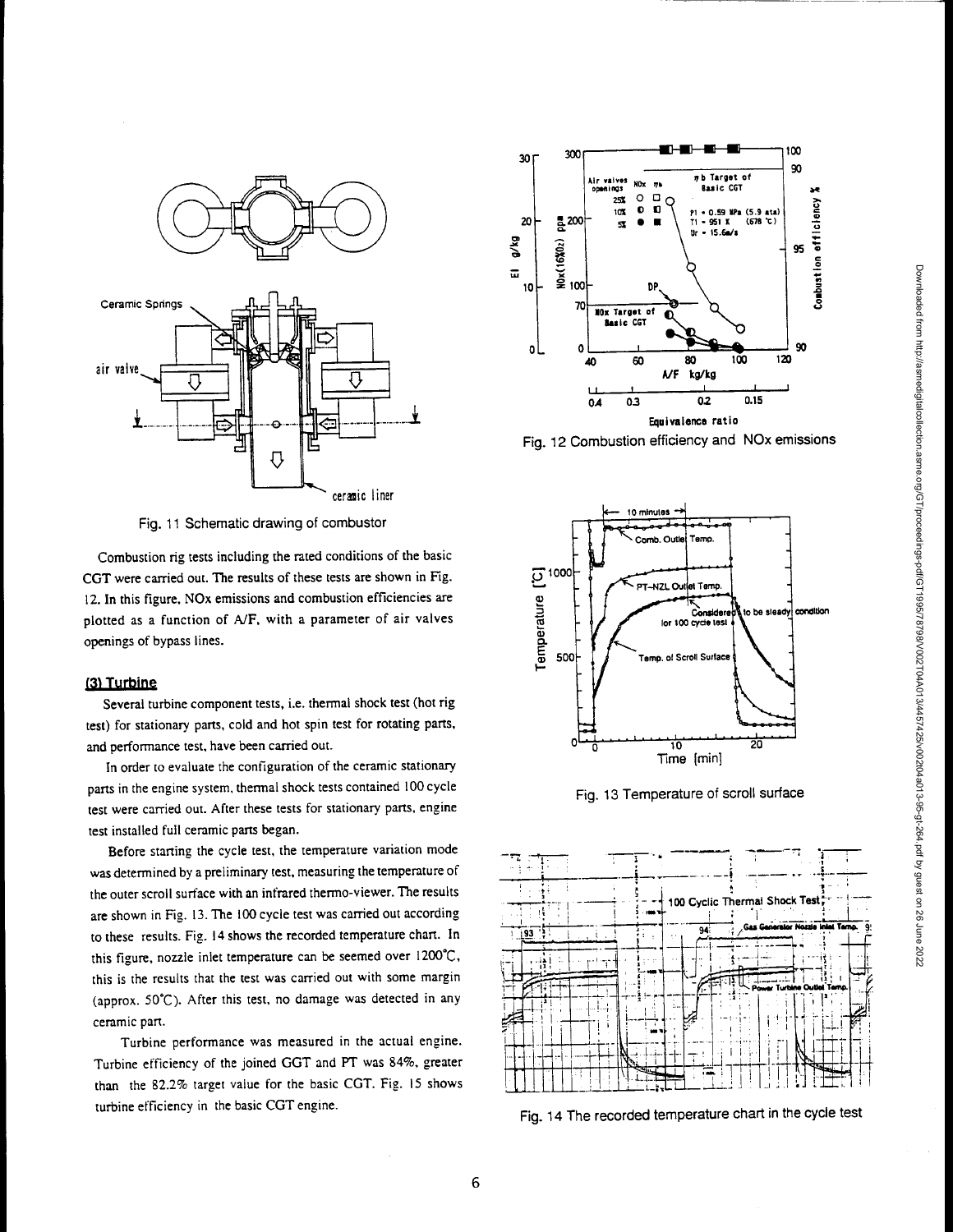

Fig. 15 Turbine efficiency in the Basic CGT

# CURRENT STATE OF DEVELOPMENT OF THE CGT302 (R&D of Engine System)

Engine tests have been carried out in the steps indicated in Table 5. At this point, the CGT302 has been tested at step 4 and 5, and the accumulated operating time has attained to about 18.5 hours, including 1 hour of non-stop operation at TIT of over 1200°C, as shown in Table 5.

In the test at step 4, the CGT302 achieved 28.8% thermal efficiency at a TIT of 1117°C under ISO conditions. Achieved performance is shown in Table 1. The performance curve plotted against gas generator speed (NI) is shown in Fig. 16. The thermal efficiency deviation at the same NI speed (ex. N 1=85%) can be accounted for by the difference of power turbine speed (N2). In general, twin-spool gas turbine, like CGT302, has optimum N2 speed at arbitrary NI speed. Fig. 17 shows the engine performance plotted in relation to the N2 speed. By extrapolating these curves in Fig. 16, we predict that the CGT302 will satisfy its target.

Fig. 18 and 19 shows the representative ceramic parts, the gas generator wheel and the power turbine blades, at the inspection after engine operation. No damage and crack was detected and all ceramic parts were fine.

The CGT302 in step 5 has not been completed yet, but 60% of N2 speed at a TIT of 1200°C has been confirmed. In the near future, CGT302 will demonstrate its performance with the full configuration in step 5.

# Table 5 Engine test steps of 1200°C CGT

| Step | <b>Evaluated Ceramic Component</b>     |  |  |  |
|------|----------------------------------------|--|--|--|
|      | <b>GGT Rotor</b>                       |  |  |  |
| 2    | Scroll Ass'y, GGT Nozzle, Seal Rings   |  |  |  |
| 3    | Step 2 + GGT Rotor                     |  |  |  |
| 4    | Step 3 + PT Nozzle, Combustor          |  |  |  |
| 5    | Step 4 + PT Blade (Full Configuration) |  |  |  |

#### Table 6 Operating time of Engine tests

| TIT('C)                    | Step         | Operating time   |  |  |  |
|----------------------------|--------------|------------------|--|--|--|
| 1200 <                     |              | 1 hr 47 min      |  |  |  |
|                            | 5            | 5 min            |  |  |  |
| 1100 - 1200                | 4            | 2 hr 52 min      |  |  |  |
|                            | 5            | $11 \text{ min}$ |  |  |  |
| 1000 - 1100                | 4            | 5 hr 59 min      |  |  |  |
| < 1000                     |              | 7 hr 38 min      |  |  |  |
| Accumulated operating time | 18 hr 32 min |                  |  |  |  |
| Start / Stop; 142 times    |              |                  |  |  |  |



against gas generator speed (Ni)